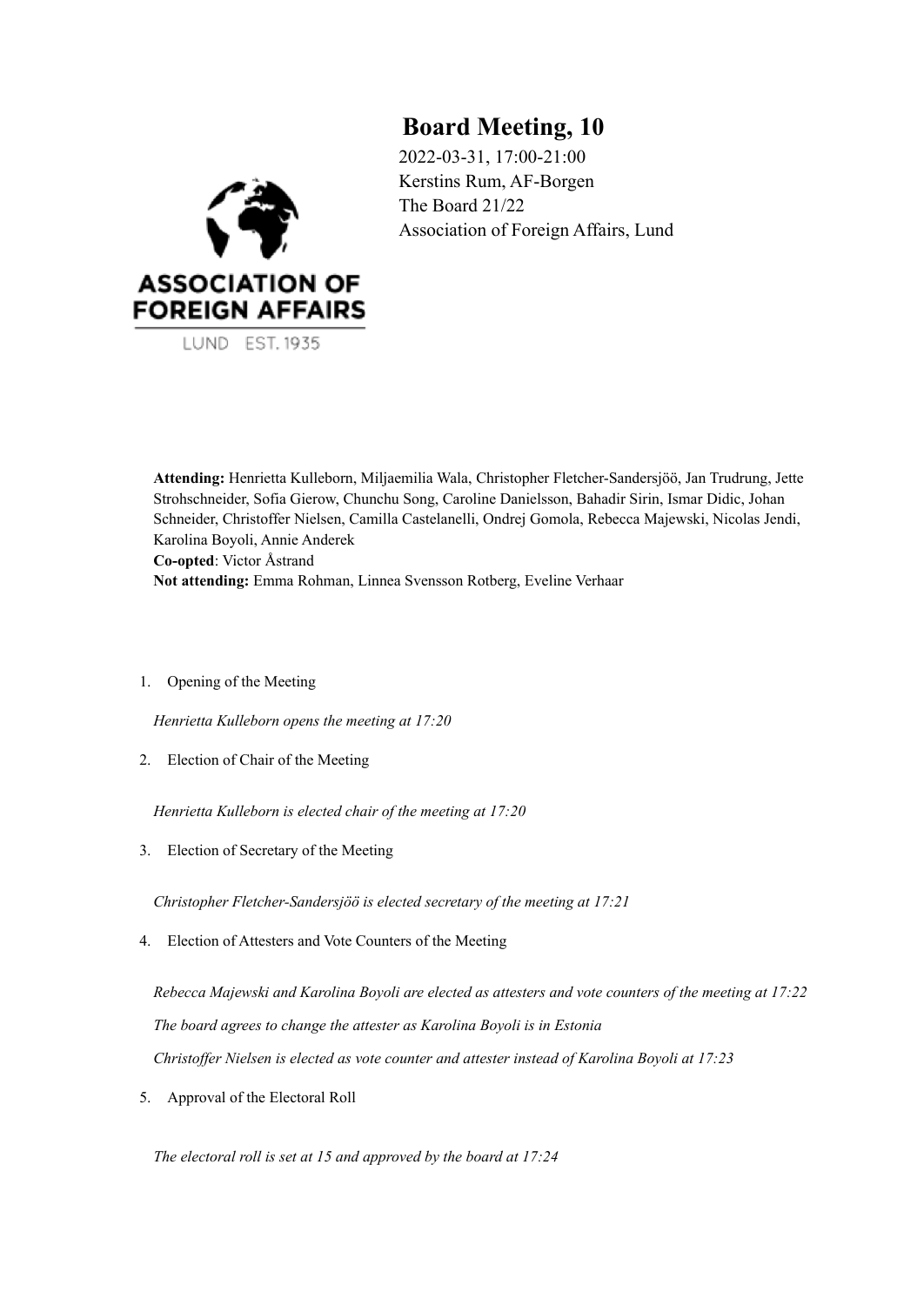## 6. Approval of the Agenda

Christoffer Nielsen wants to add another point (18.1 Kick-out) about the kick-out *The updated agenda is approved by the board at 17:25*

7. Decision Point: Ratification of PC Decision

*No PC-decision has been made*

8. Information Point: Working Group Update

*Senior Collegium: Password issue fixed, meeting on Wednesday*

*Active members fund: Rebecca Majewski, Ismar Didic and Annie Anderek sent in a motion and will discuss more soon*

*Spring conference forward: Ismar Didic goes through the progress report:*

- *Biggest challenges*
	- *Security and health crisis*
- *US NATO ambassador speaking*
- *Panel discussion*
- *Location: Gustafscenen 13-18*
- *Taking in application*
- *Partner with T-BAR*
- *How to get in more speakers?*

*Sofia Gierow asks when is it?*

*Ismar Didic says the 5 th of may*

*Jette Strohschneider says that marketing is a working progress.*

*Henrietta Kulleborn says that it is good with a budget update. More detail about their spending.*

Karolina Boyoli also wants more budget info. So far it looks like we can use grant money. Borrow money from *the grant or Lecture?*

Henrietta Kulleborn says that this money is from MCUF and needs to be sent back to them if we don't use the *10,000.*

*Jan Trudrung says we can't use the money from last semester.*

*Karolina Boyoli wonders how this is dif erent from any other panel discussion/lecture?*

Henrietta Kulleborn says that the board members in the project group can bring this up in their next meeting. In the document it says that non-UPF members can attend for free. This is different from normal lectures and I *want the board to give their opinion on this.*

*Jette Strohschneider wonders what happens if we make a profit?*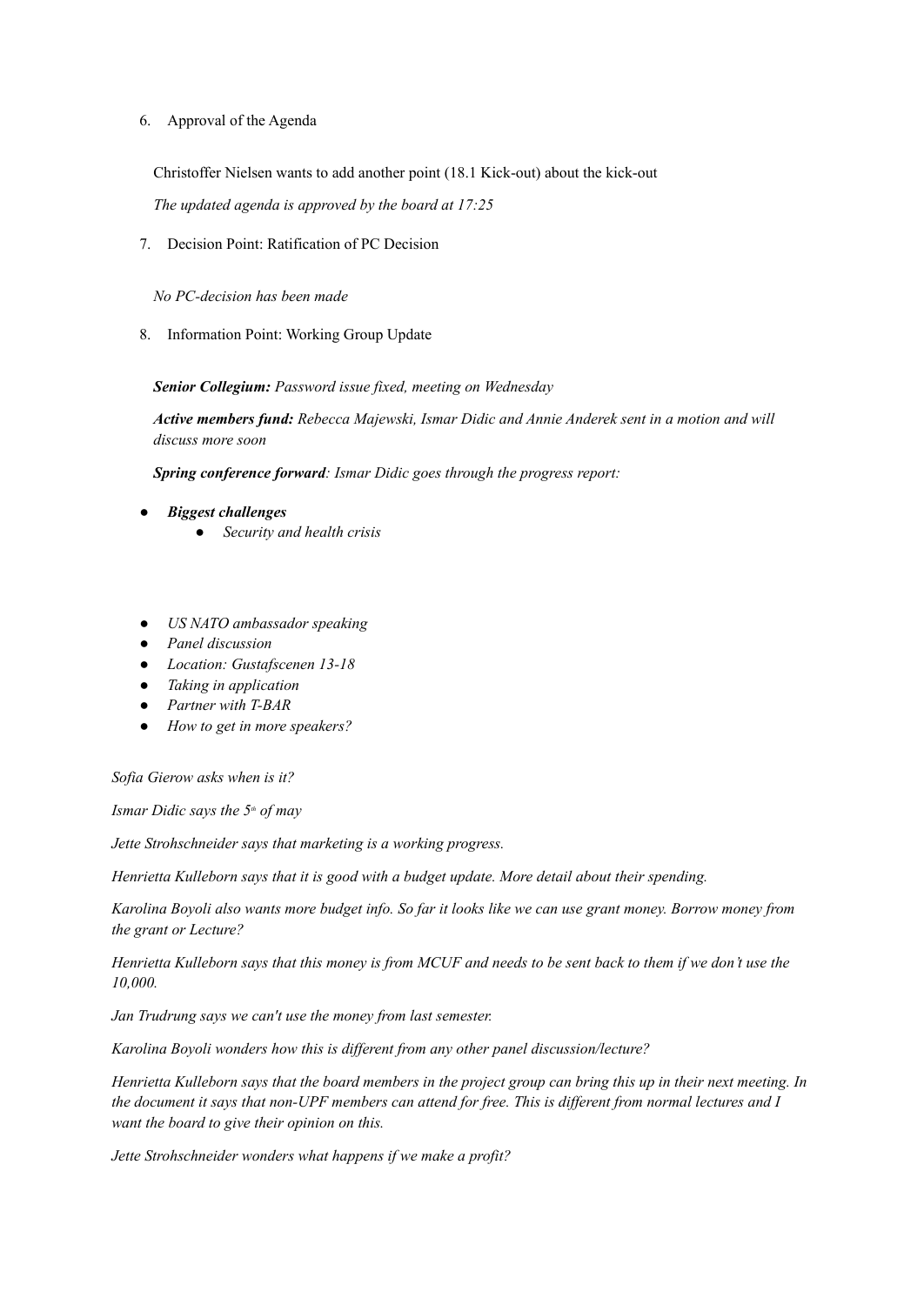*Henrietta Kulleborn says that it goes to our savings.*

*Jette Strohschneider is therefore for having non-members to pay an entrance fee.*

Karolina Boyoli says that they should pay because we are now removing the incentive to become a member. In *regard to hållbarhetsveckan then Daniela (Social science union) is in charge.*

*Ondrej Gomola refers back to a previous board meeting where we discussed incentivisation and free entrance for non-members goes against this discussion.*

Christoffer Nielsen says that we can have a stance at the event where they can sign up to be a member.

*Jette Strohschneider suggests dif erent ticket prices. For 1 event, 2 events etc.*

*Jan Trudrung wonders how we can control it?*

#### 9. Information Point: Spring Forward Conference Update

*This point has been discussed so we are moving to the next point*

#### 10. Information Point: EU representative update

*Christopher Fletcher-Sandersjöö says that the major theme in this meeting was to encourage students to apply to the EU*

11. Information Point: Q3 Report

*Jan Trudrung goes through the quarterly report.*

- *Any big expenses are not yet included.*
- *All committees should be at 75% in regard to expenses, so far, they are not.*
- *Some changes in money and Jan are updating the budget for af ected committees.*
- *Approach Jan for questions.*

*Camilla Castelanelli joins the meeting at 17:45*

*Miljaemilia Wala wonders why entrance revenue is 12,000 and in brackets.*

Henrietta Kulleborn says that when the budget was created they only included what they would get back. But *this is a problem for Visma, so changes were made.*

Sofia Gierow says that lecture aren't spending their money and are wondering if they should spend money just *for the sake of it?*

*Jan Trudrung says it's problematic because all dates are booked.*

Henrietta Kulleborn says that there is a document about how the grant money should be spent. A collective sum? It looks better if we spend the money but if we don't spend everything then the money will be allocated to next semester. Use it for investment for lectures and fika. Use the money that is allocated for the spring semester.

*Nicolas Jendi joins the meeting at 17.52*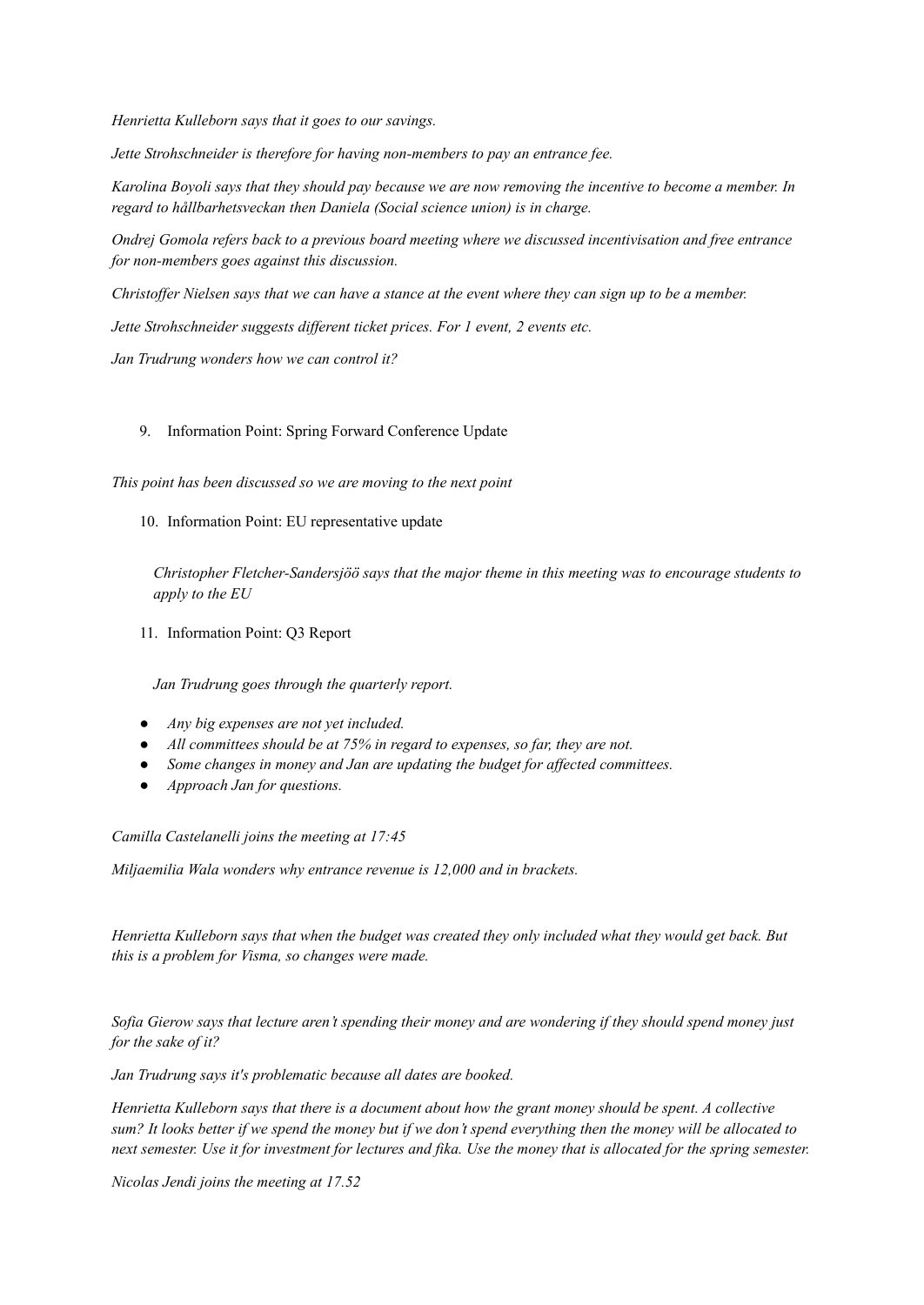*The board agrees to update the electoral roll to 17 at 17:52*

12. Information Point: Theme Week Cancellation

*Karolina Boyoli gives a quick summary.*

13. Break: 15 min

*The board agrees to a 10-minute break at 17:53. Henrietta Kulleborn adjourned at 17:53 Henrietta Kulleborn opens the meeting at 18:03*

#### 14 Motions

14.1.Creating an emergency response mechanism

*Johan Schneider explains why the motion is written.*

*This needs to be approved at the annual meeting this autumn but the board should decide upon this.*

*Rebecca Majewski emphasises the PC-decision so everyone can vote, not everyone can attend the extra board meeting.*

*Ondrej Gomola says if we add the possibility of PC-decision then we remove the possibility for discussion which is very important. Advantage to have it earlier. No pc-decision but it is practical.*

*Jan Trudrung wonders where one draws the line of global events. Here the discussion is important. Did they think of this?*

*Rebecca Majewski says that it is a good point. The discussion was to change the process.*

*Sofia Gierow says that one could always have a PC-decision.*

*Karolina Boyoli says that this motion does not do anything that we already can do. If we want something that makes us more flexible then have the possibility of calling an emergency meeting a lot quicker. We are allowed to have a PC-decision but that gives us a democratic deficit.*

*Henrietta Kulleborn says that she didn't approve of a PC-decision in regard to Russia-Ukraine because of the importance of discussion. What we say is something that the organisation needs to stand behind. Henrietta Kulleborn says we need to vote no because the board can't change the statutes. Formalia needs to change, one needs to add what point that will be changed. Agreed with Karolina Boyoli that this motion doesn't really change anything.*

*Ondrej Gomola (POC) wonders what the dif erence is between policy and statutes?*

*Henrietta Kulleborn says our documents are ordered according to hierarchy. Statutes are on top.*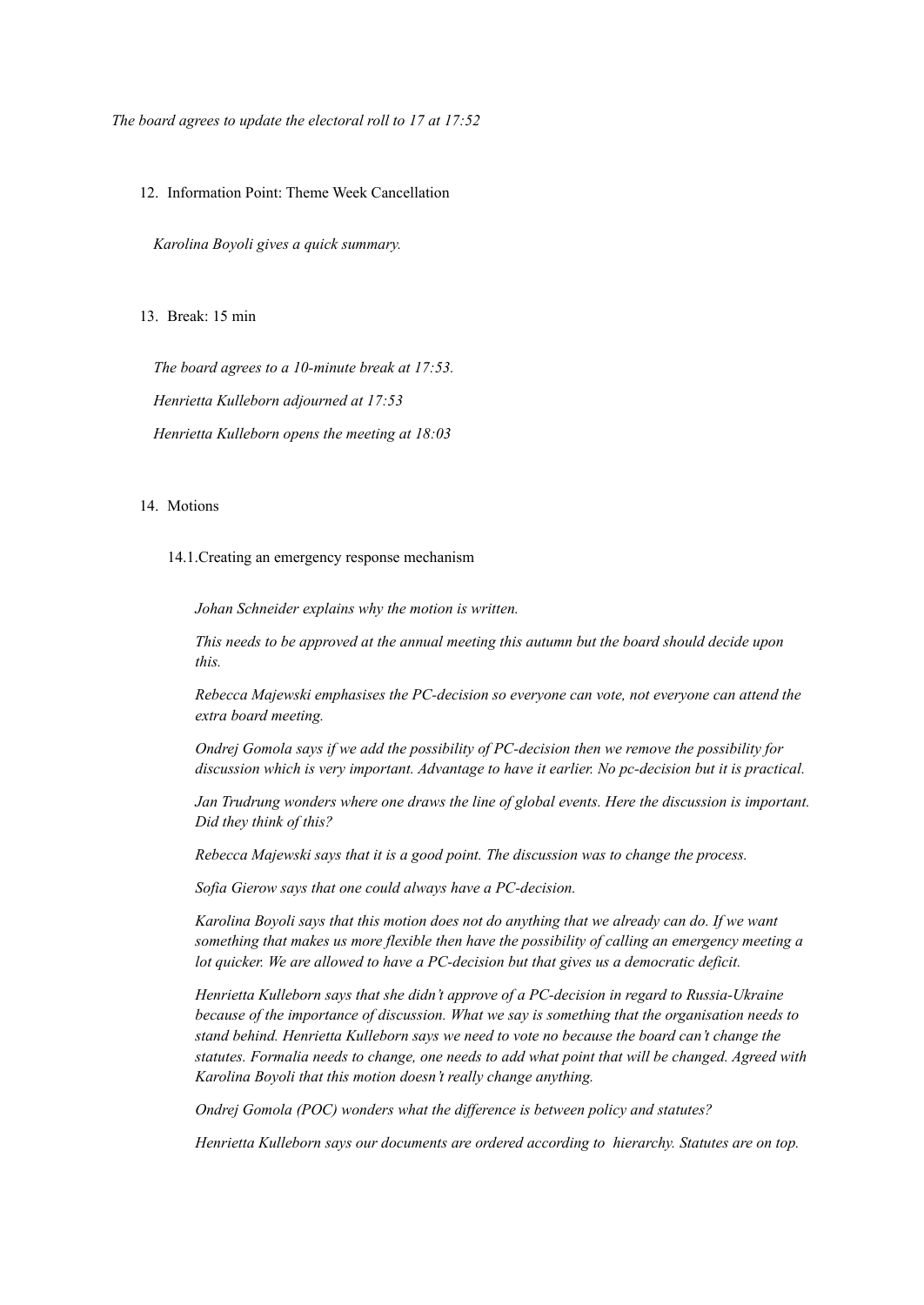*Ondrej Gomola asks if we want to change the amount of business days to have an extra board meeting then a change of statutes is required?*

*Henrietta Kulleborn says yes.*

*Rebecca Majweski says that she didn't know about Henrietta Kulleborn decision of not having it a PC-decision or about the policy/statutes issue.*

*Miljaemilia Wala agrees with Ondrej about changing the required business days. It will make a dif erence. Have days instead of business days. Wording will make a dif erence.*

*Jan Trudrung (POC) wants to clarify the dif erence between business days and days.*

*Miljaemilia Wala says business days is working days (mon-fri)*

*Ondrej Gomola says that we can use this discussion to send in a motion for the annual meeting.*

*Henrietta Kulleborn says that Ondrej's proposal and how it is phrased won't change anything. The* reason she wants to keep 3 days is so everyone can read the documents and form an opinion. Can *change the "business" issue.*

Miljaemilia Wala thinks that no one will take 3 days to read because it will more than likely only *have one document for the meeting.*

*Ondrej suggested ending the debate and motion writers to send in a motion for the annual meeting.*

*Miljaemlia Wala (POC) states the need for two annual meetings to actually change the statutes.*

*The board agrees to end the debate 18.22.*

*Henrietta Kulelebron suggests that we won't approve this motion and discuss changes on Slack for the annual meeting.*

*Ondrej Gomola removes his proposal.*

*The board rejects the motion by acclamation at 18:25.*

## 14.2.Active members fund

*Rebecca Majweski summarises the motion*

- *5000 Sek*
- *15-16 people*
- *100 per person.*
- *Two options*
	- *Merch or summer party*
- *Nice thank you for all active members*

Miljeamilia Wala thinks that a summer party is better but how will they spend 5000 Sek. Can we make both of *them happen?*

Jette says that PR prefers a summer party because we don't have enough merch for all active members. *Companies have raised the price of certain merchandise.*

Chunchu Song says it is hard for everyone to decide on a date for a summer party but prefers it.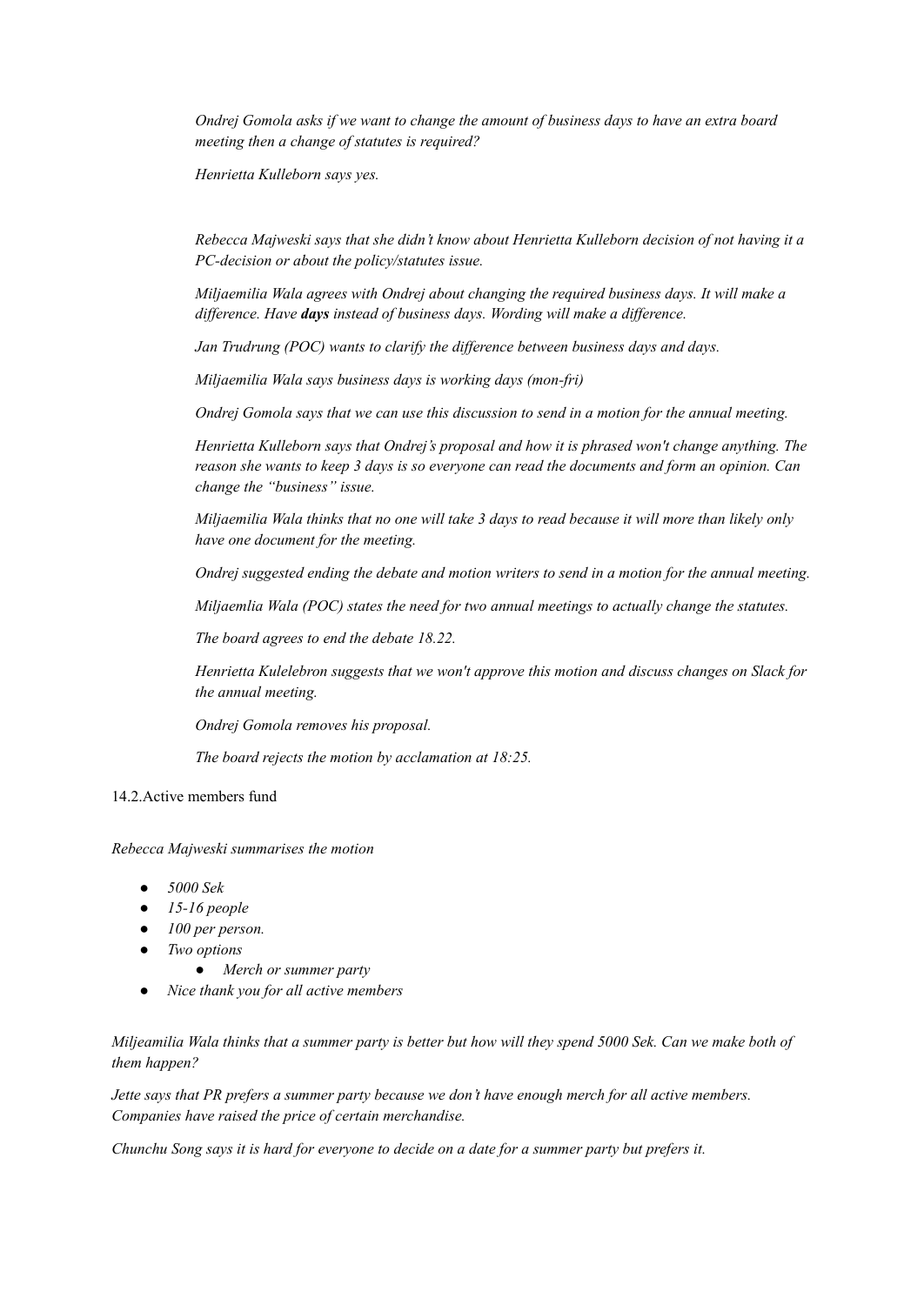Johan Schneider says that the super secret kick-out team wonders if one can merge the board kickout with this? *We can spend the money.*

*Ondrej Gomola says that merch lasts longer and should maybe consider the first option.*

Camilla Castelanelli says we have 14 bottles and 6 mugs. Will give some away for a pub quiz. It Costs *5200-5300 Sek to order more merch. Can't buy less than 50 bottles. It Takes 1 month to arrive.*

*Nicolas Jendi wonders about medals for active members? Is it possible?*

*Ondrej Gomola says that we already have had this discussion.*

*Henrietta Kulleborn says it is possible, send in a counter proposal.*

Miljaemilia Wala says that Karolina Boyoli already sent in a motion but got rejected. Board will get a medal.

Bahadir Sirin wonders how much merch will be given out? It's not feasible. Will the board medals be given out *before the ball?*

Rebecca Majewski says we don't have a figure on active members. Karolina Boyolis' motions about medals were *rejected hard!*

*Jette says that the summer party is an experience. Stop the heathen worship of material goods!*

Jan Trudrung thinks that a detailed budget would be good for the summer party. Easier to plan for a summer *party.*

*Henrietta Kulleborn points out that 5,000 sek is already allocated for active members. Operational plan says* that we should have an open and inclusive environment. Vote through the summer party and if you don't spend *all, then it's fine.*

*Rebecca Majewski agrees with Jette.*

- *Summer party don't need to include alcohol, we can make a more detailed plan about activities. Maybe make use of leftover merch? Winner gets merch.*
- *After an expensive event like a ball, nice with a free event.*

### *Karolina Boyoli asks for end of debate*

*Board agrees to end the debate at 18:40*

Jan Trudrng says the people that plan the board kickout get in contact with the people that will maybe organise *the summer party.*

*Henrietta Kulleborn says the voting will be through a raise of hands.*

*The board agrees to allocate 5,000 Sek for a summer party at 18.43*

*The board decides to update the electoral roll to 16 at 18:44*

### 14.3.Extra funding for Travel committee

*Caroline Danielsson goes through the motion.*

- *● Raise of prices due to global situation*
- *● Purpose of the motion is to get extra funding.*
- *● Recommends to allocate money from savings and foreign correspondents fund.*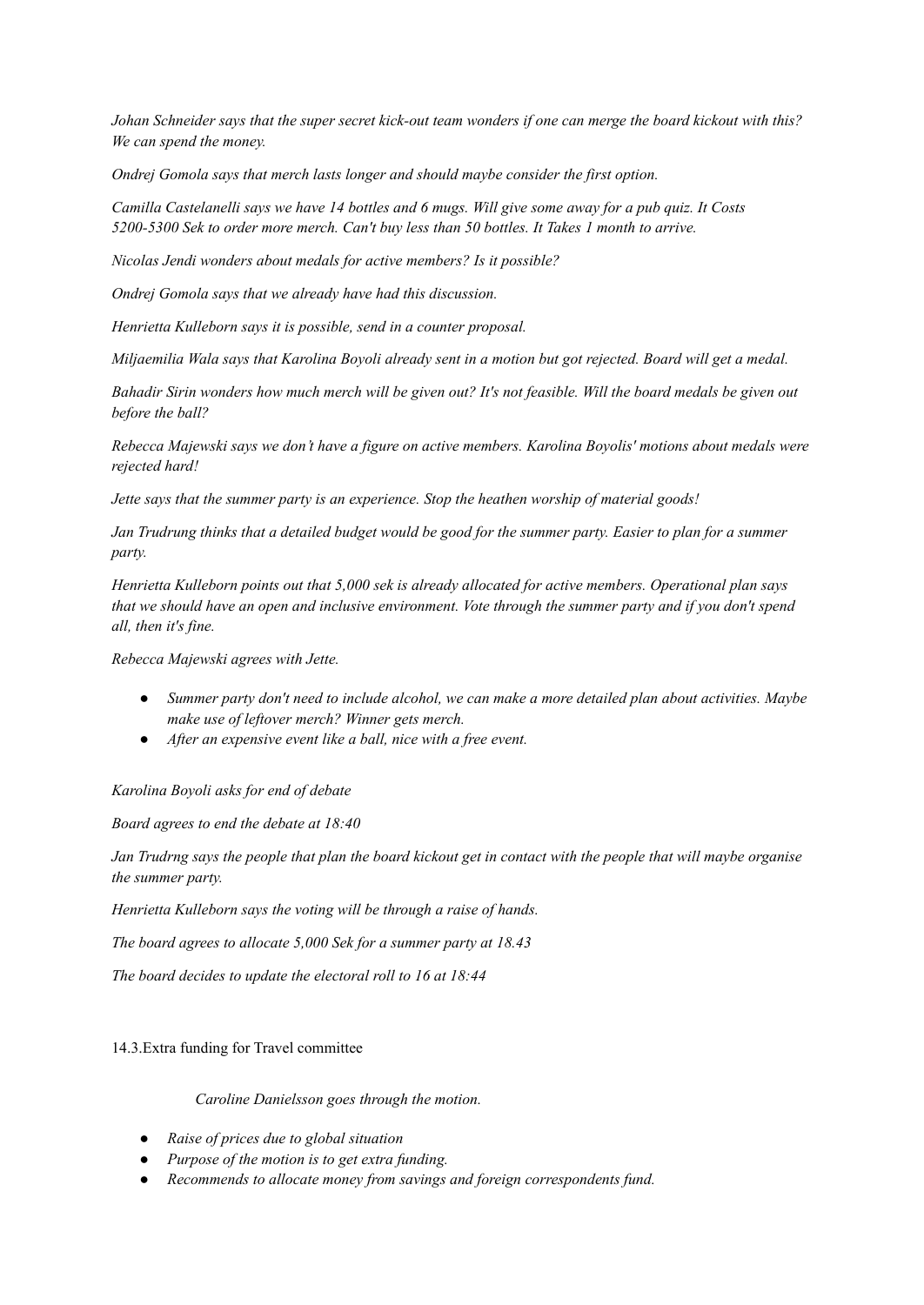*Miljaemilia Wala wonders why they are asking for 5000 from foreign correspondent funds and 4000 from savings and not all money from foreign correspondents fund.*

*Caroline Danielsson says that someone might want money from the foreign correspondent fund and didn't want to take it all.*

*Ondrej Gomola wonders how much savings that we have?*

Jan Trudrung says that we have enough savings for the trip but shouldn't be used for this kind of activity. You *shouldn't wait for others to apply for the foreign correspondents fund and just apply for all.*

Nicolas Jendi doesn't understand the wording: is it to finance UPF activities so individuals don't waste their *own money?*

*Caroline Danielsson says yes.*

Henrietta Kulleborn wonders if the content they will produce that is mentioned in the motion is the one they *would have made either way?*

*Caroline Daniellson says yes.*

Henrietta Kulleborn says if one applies for this fund then one needs to produce more and have a plan for *who one will interview and have clear goals.*

Jan Trudrung wonders how much the entire trip will cost? How much of a difference would it make?

*Caroline Danielsson says tickets cost 4000 and before it would cost around 1000-2000 Sek. Additional costs such as food and travel. Have already used money from their own savings.*

*Miljaemliia Wala wonders if everyone already bought their tickets and this is more about compensating people more in Istanbul?*

Caroline Danielsson says that people already have dropped out and are afraid that more will do that if more *activities will be planned.*

Miljaemilia Wala isn't against giving money from the fund but needs a more detailed plan about what they *will produce and that people will do that.*

*Henrietta Kulleborn agrees about giving them money and to the rules applied.*

Henrietta Kulleborn asks the board how much content should be expected to be produced? Is it fair to not *compensate them if the requirements aren't met?*

Ondrej Gomola points out that the fund hasn't been used and isn't against applying. The point of travel is to *compensate. Is against applying monetary value to our content because everything is free.*

*Henrietta Kulleborn wants clarification about monetary value? We don't pay our writers?*

*Ondrej says yes and thinks this problematic from an editor's point of view.*

Bahadir Sirin says it might be better to look at how many events will happen and how many people will join *them.*

Ismar Didic says that he is for more podcasts with ambassadors and politicians but how will this be different from previous content with previous travel? We can already do this through zoom for example. Is for this *though.*

*Caroline Danielsson wonders if this has to contribute to the media committees.*

*Henrietta Kulleborn says yes as long as it produces exclusive content for our media committees. We have already approved of this.*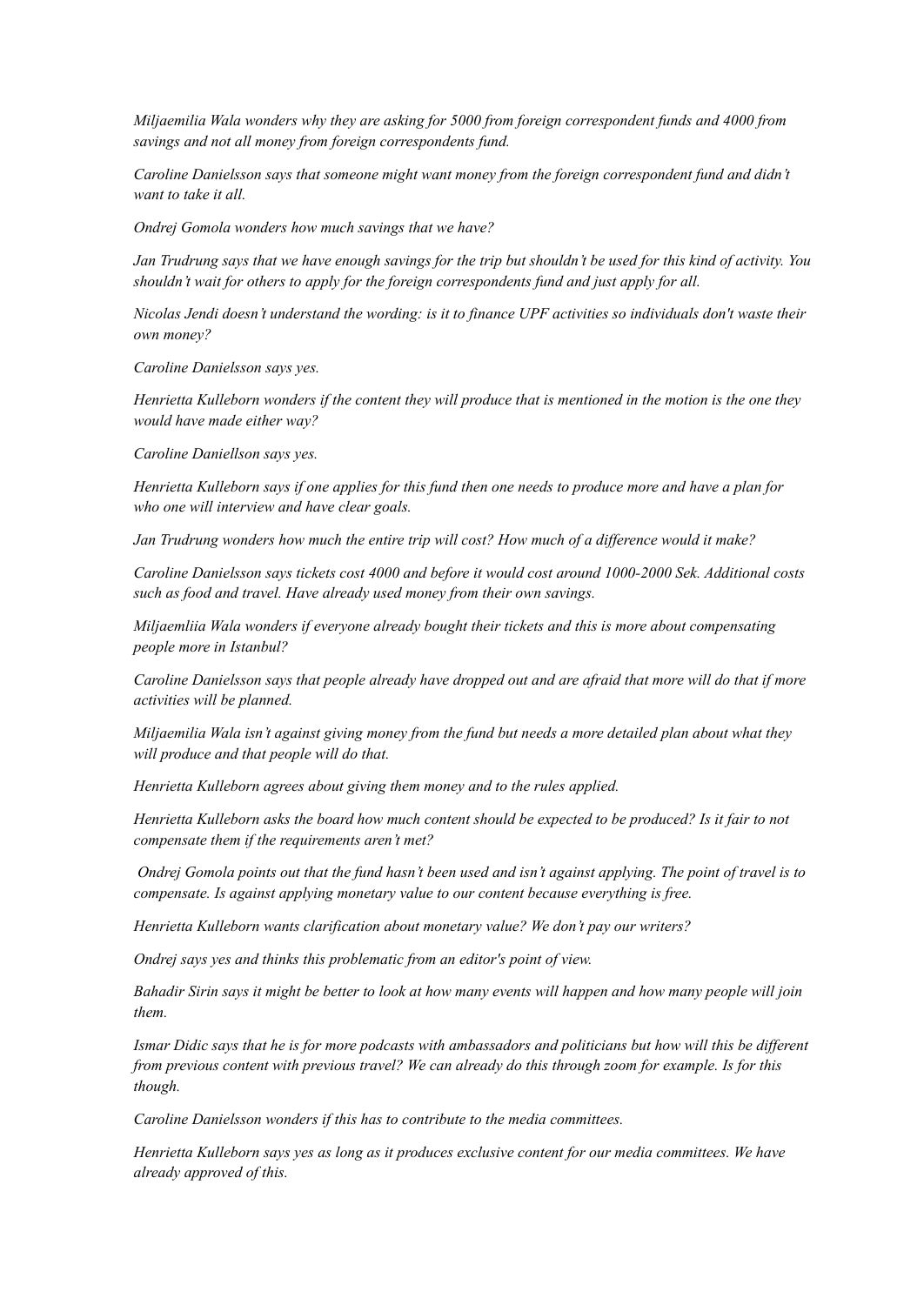Caroline Danielsson says that they hadn't discussed exclusive content and there is a short amount of time. We can perhaps have a pod with someone on the spot? We will do this no matter what. We can discuss the *content.*

*Rebecca Majewski says that it is weird to be paid for writing an article.*

Ondrej Gomola says that travel can strive to guarantee an increase in content produced. He is in the travel *committee and knows what to do. Alleviate financial pressure. People should be aware that not much more content will be produced due to time pressure.*

Nicolas Jendi says that one won't be compensated to write but be compensated to travel which is the essence *of their motion. Can be mentioned in their content. Don't see the need for guarantees.*

Henrietta Kulleborn sees the point of Nicolas but it is important to discuss. Should market it better in the future. If they go to Istanbul then they can interview people on the streets. That counts as exclusive content. Can do it in connection to the FBA grant. Asking questions related to international affairs, this solves the *dilemma. Can figure out the question in advance.*

*Debate ended 19:07*

*Caroline Danielsson asks about changing the motion so they only get the full correspondents fund and take away money from savings.*

*Caroline Danielsson wants to merge her new motion with the original motion.*

The board approves **on the amendment of the motion regarding extra funding for the travel committee:**

**We propose the board allocates 8000 kr from the association's foreign correspondence fund to the travel committee's budget.**

**To guarantee that the funding is used appropriately, the travel committee will produce additional media content such as an additional podcast or article related to the UPF Travel trip.** *at 19:10*

15. Break: 15 min

Board agrees to a 10-minute break.

Henrietta Kulleborn adjourned the meeting at 19:10

*Henrietta Kulleborns opens the meeting at 19:20*

16. Presidium Reporting Questions

16.1.Presidents

*No questions*

16.2.Secretary

*No questions*

16.3.Treasurer

*No questions*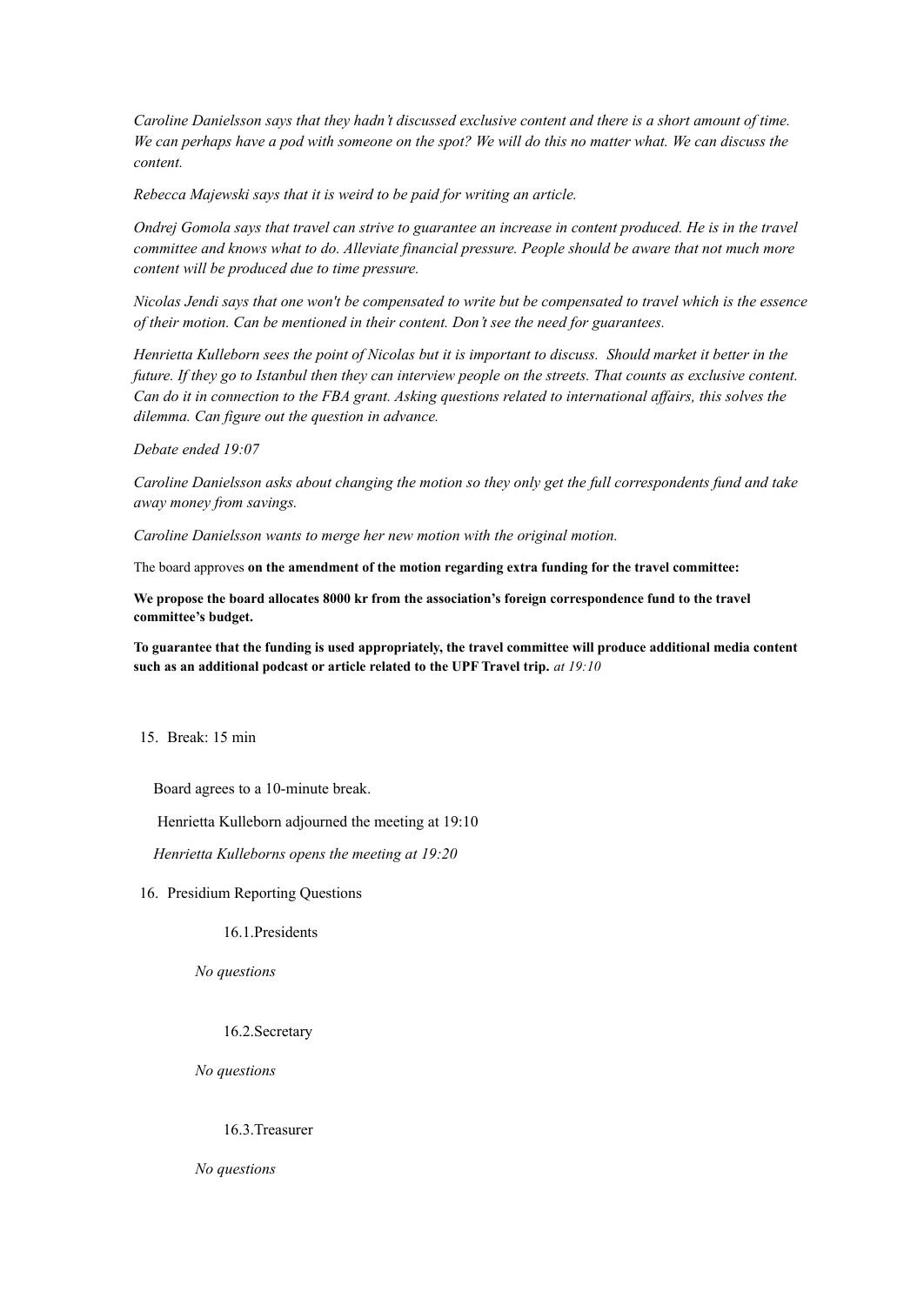16.4.UFS Representative

*Miljaemilia Wala doesn't understand the phrasing of the point of Almedalen week Karolina Boyoli says that each year UFS go to Almedalen. All political figures/organisations go* there. Hard to get there. UFS are letting people know that they can sign up, not sure when. UFS *wants to know what kind of seminars they should organise? What lecturers? It's messy at the moment.*

17. Committee Reporting Questions

1. 17.1.Activity

*Christoffer Nielsen wonders how many people have signed up/paid? Rebecca Majewski says 97 have signed up. Is tomorrow the last day to sign up or pay or both? Chunchu Song says both. Technically an extra week is allowed but won't say to the public. They always get questions after the deadline. Christof er Nielsen says that then their committee members can book a ticket after the deadline? Rebecca Majewski says yes. Henrietta Kulleborn asks if they need the full 10,000 even if not fully booked. Chunchu Song says they will make it. Ondrej Gomola wonders if they can remind his committee on Tuesday? Rebecca Majewski says yes. Rebecca Majewski says that everyone should remind people to buy tickets to the UPF ball.*

# 2. 17.2.Career

*Camilla Castelanelli wonders if the sponsored event should be promoted? They have money for it.*

*Johan Schneider says it's an exclusive event so maybe not necessary. There is another FBA event in the works, maybe for that one? Henrietta Kulleborn says that they need to use the FBA Money. Need to market 6 lectures and 4 seminars. That is more pressing so make it an open event. Sofia Gierow wonders if they make it an extra lecture, will that be fine? Henrietta Kulleborn will get more information before getting back. Camilla Castelanelli says they have money for 3 lectures and 2 seminars.*

3. 17.3.Lecture

*No questions asked*

4. 17.4.Magazine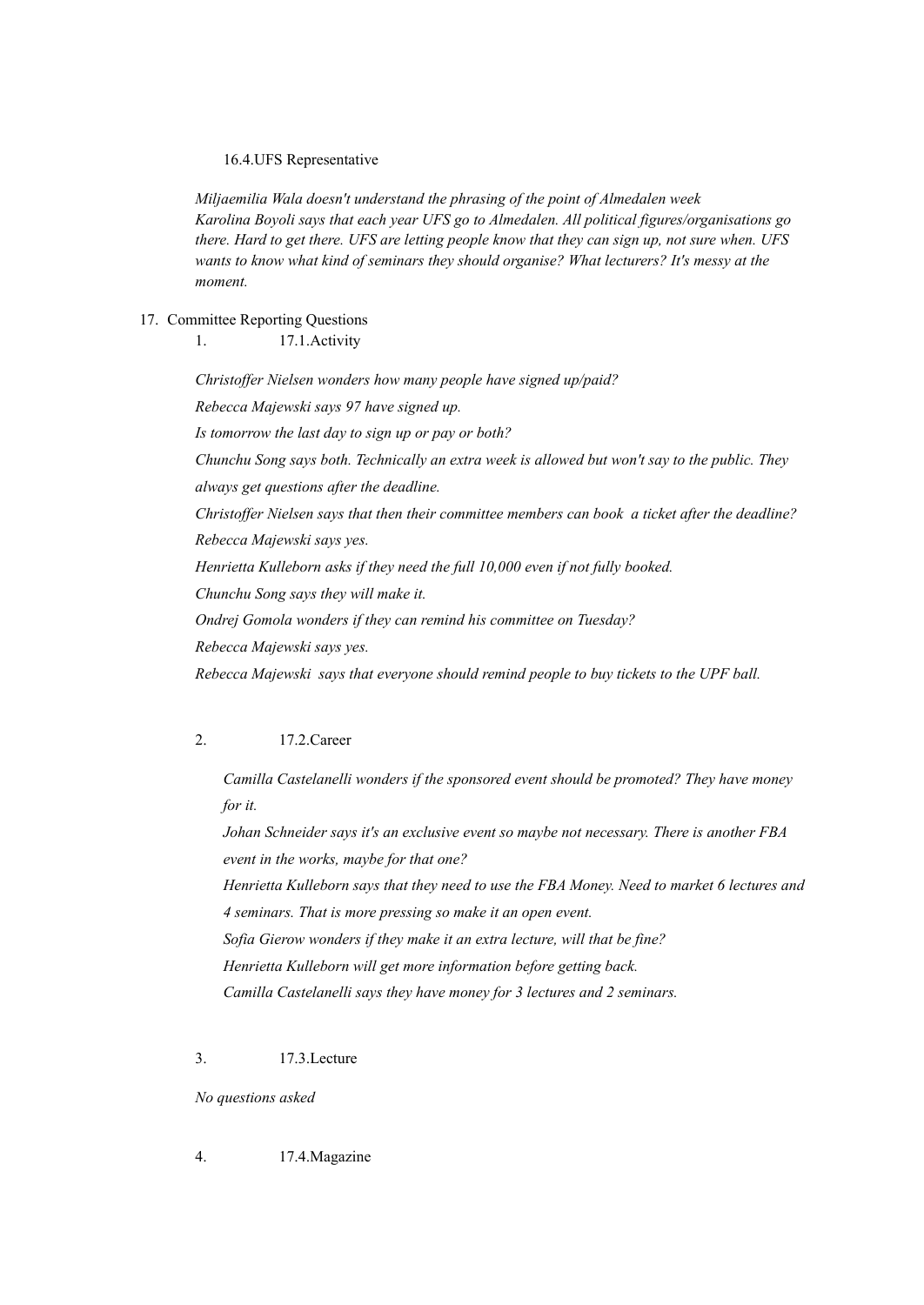*Ondrej Gomola hasn't received the latest issue.*

*Nicolas Jendi says that some addresses were missing in the file from the secretary but not enough* to mention the number of losses. More magazines in the offices so tell people to pick them up. *Bahadir Sirin says that this is a recurring issue after discussion with the secretary and previous magazine heads.*

*Henrietta Kulleborn wonders if they have contracted Sasnet? Nicolas Jendi says no but will do.*

## 5. 17.5.Pod&Radio

*No questions*

# 6. 17.6.PR

*No questions asked but received applause*

7. 17.7.Travel

*No questions*

8. 17.8.Webzine

*Miljaemilia Wala wonders about the lawsuit scare. Ondrej Gomola says the source was legitimate and had a phone number. All sorted out and picture removed. Website on its way. Jan Trudrung wonders from what article? Ondrej Gomola says in his article from spring 2021.*

### 18. Other Points

#### 18.1 Kick-out

The planning group of the kick out are planning a wonderful event to kick us out but don't have a budget. *The board members will have to pay. Is that okay? Date 4 th of June.*

*Rebecca Majewski wants to know what event to have a clear answer.*

*Christoffer Nielsen wants to keep the event secret. Maybe 100-200 SEK.* 

Miljaemilia Wala says we have money for board events. What will happen with that money? Can't that be *used for our kick-out.*

*Henrietta Kullebron doesn't understand the remaining balance of that budget post. The association has* always paid for kick-offs because they have value (workshops etc), kick-out is just fun. So the association *should use the money long-term.*

*Ismar Didic wonders if it will be close to Skanör or somewhere fun?*

*Christof er Nielsen says that the working group has just met and therefore nothing concrete has been decided upon. Won't travel far from Lund though.*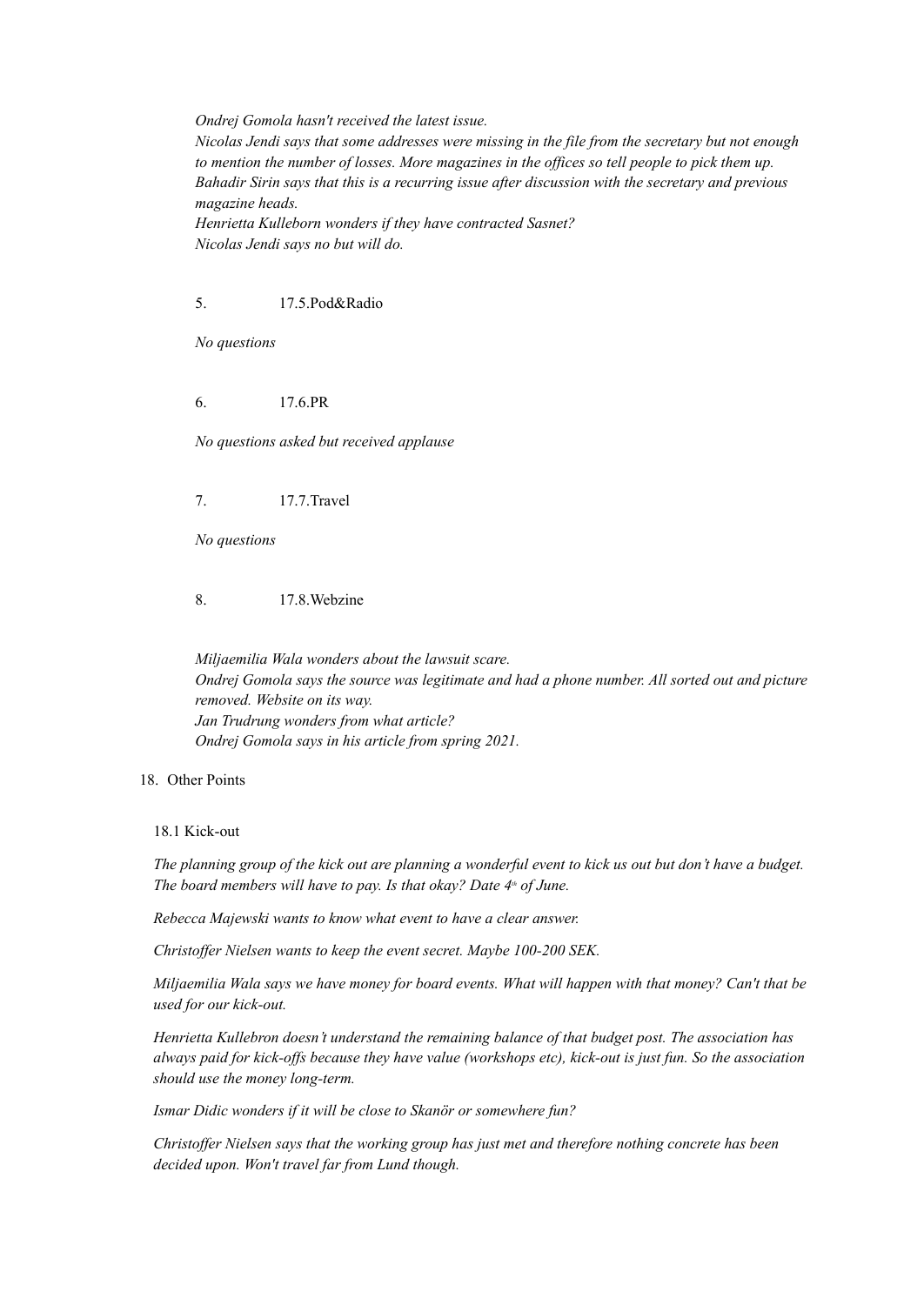*Henrietta Kulleborn isn't against paying but shouldn't be too much. Christopher Fletcher-Sandersjöö says that he is poor as fuck so maybe not. Christof er Nielsen wonders if we can take money from active members' funds? Henrietta Kulleborn says that money is for active members and board members get other stuf . Bahadir Sirin asks what date? Henrietta Kulleborn says the 4 th of June.*

# 19. Confirmation of Next Board Meeting

*21 st of April*

20. Meeting Adjourned

*Henrietta Kulleborn adjourned the meeting at 19:51*